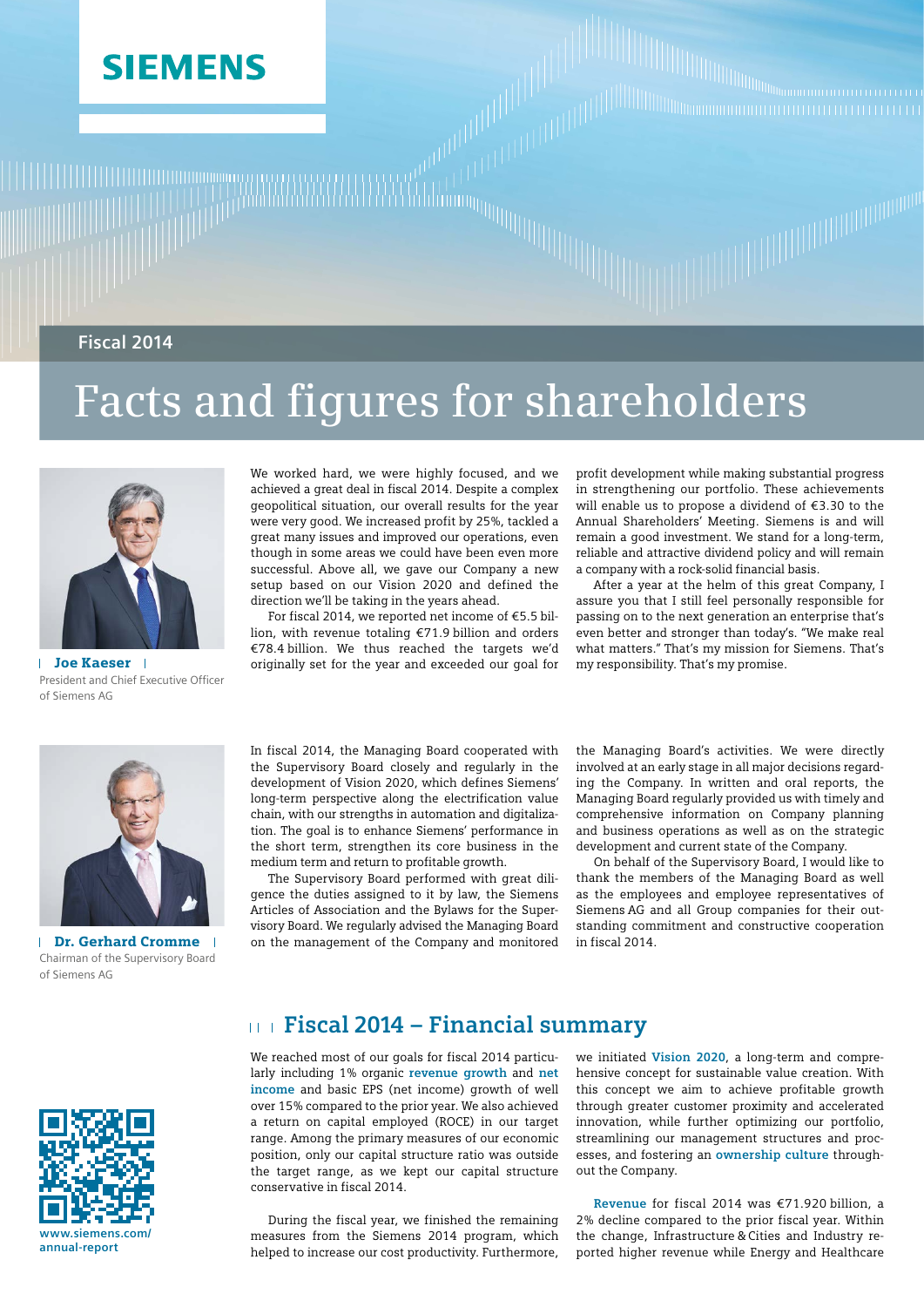reported declines. Overall, the decline was due to negative currency translation effects. On an organic basis, excluding currency translation and portfolio effects, revenue was up 1% year-over-year, with three Sectors contributing to the increase and only Energy reporting a decline year-over-year. This fulfilled our expectation that organic revenue would remain near the prior-year level in fiscal 2014.

**Orders** for fiscal 2014 were €78.350 billion, fulfilling our expectation for a book-to-bill ratio above 1, which came in at 1.09. Order development followed the pattern for revenue: while reported orders were 2% lower year-over-year, organic orders were up 1% on increases in three of the four Sectors. Energy and Infrastructure & Cities again won large order volumes from major contract wins, demonstrating the trust that customers place in our ability to execute large projects despite setbacks in certain project businesses in recent years. While Energy's Wind Power Division achieved a strong order increase year-over-year, the volume from large orders at Infrastructure & Cities came in lower than a year earlier, when the Sector won an extraordinarily large contract worth €3.0 billion in the U.K.

**Total Sectors profit** for fiscal 2014 was €7.335 billion. As expected, this was a substantial increase from €5.842 billion a year earlier, when the Sectors took €1.2 billion in charges for the Siemens 2014 productivity improvement program.

Higher Total Sectors profit was the main driver for **growth in net income** and basic EPS from net income. These primary indicators of our economic performance rose 25% year-over-year to €5.507 billion and €6.37, respectively, which clearly fulfilled our forecast for an increase of basic EPS from net income of at least 15%.

**Total Sectors profit** margin in fiscal 2014 was 10.0%, in the middle of our forecast of 9.5% to 10.5% given in our Annual Report for fiscal 2013. Infrastructure & Cities and Industry were key drivers in meeting this expectation, as both Sectors showed impressive performance improvements in fiscal 2014. Healthcare maintained its profit and profit margin near the high level achieved in the prior fiscal year. In contrast, the performance of the Energy Sector was disappointing. Profit fell significantly and, contrary to our expectation, profit margin also declined year-overyear due mainly to sharply higher project-related charges.

**The Sectors' results** regarding the adjusted EBITDA margin followed the same pattern. Infrastructure & Cities and Industry increased their EBITDA margins significantly year-over-year, with the former re-entering its target range and the latter approaching the top of its target range. Healthcare again achieved an EBITDA margin above its target corridor. Energy fell even further below its EBITDA margin range than it was in fiscal 2013.

**ROCE** is a primary measure of our capital efficiency. As we forecast in our Annual Report for fiscal 2013, ROCE for continuing operations for fiscal 2014 returned to the target range of 15% to 20%. We increased our income compared to a year earlier and decreased our average capital employed slightly year-over-year. As a result, ROCE for continuing operations rose to 17.2% from 13.7% in fiscal 2013.

**Free cash flow** from continuing and discontinued operations for fiscal 2014 came in at €5.201 billion, 2% lower than the high level we achieved a year earlier. While cash inflows from operating activities declined moderately year-over-year, we partly offset this change by reducing cash outflows for investments in intangible assets and property, plant and equipment.

Our primary measure for evaluating our **capital structure** is defined as the ratio of industrial net debt to adjusted EBITDA. Our target for this ratio in fiscal 2014 was 0.5 to 1.0. As the net result of the portfolio measures that we initiated in fiscal 2014 is expected to result in a significant net cash outflow in fiscal 2015, we kept our capital structure in fiscal 2014 more conservative. As a result of a combination of sharply lower industrial net debt and clearly higher EBITDA from continuing operations year-over-year, the ratio declined to 0.15, down from 0.35 a year earlier. Thus we did not fulfill our forecast for the capital structure ratio, which was to approach the lower end of the target range.

Our **Vision 2020** concept mentioned above, which was initiated in fiscal 2014, focuses Siemens on profitable growth along the value chain of electrification. During the year, we announced a number of portfolio changes for this purpose, including the acquisition of two major energy businesses: the Rolls-Royce aero-derivative gas turbine and compressor business and the Dresser-Rand oil and gas equipment business. We have also announced planned divestments of our hearing aid business and our stake in the home appliance business BSH. To streamline our processes, we reduced layers of management by eliminating the Sector structure and reducing the number of our Divisions, effective with the beginning of fiscal 2015. We also streamlined our regional go-to-market structure, with a smaller number of entities that have greater ability to penetrate attractive geographic markets and get closer to our customers. With regard to innovation, we expect to intensify R&D activities, for example, to shorten product development cycles and increase our application of new technologies such as data analytics. To better balance risks and rewards when we take on innovative projects, we intend to explicitly rely on our so-called Corporate Memory as an early-warning system that takes advantage of the experience and expertise we already possess.

We intend to continue providing an attractive return to shareholders. As in the past, we intend to fund the dividend payout from free cash flow. The Siemens Managing Board, in agreement with the Supervisory Board, proposes a **dividend** of €3.30 per share, up from €3.00 a year earlier.

#### **Financial calendar <sup>1</sup>**

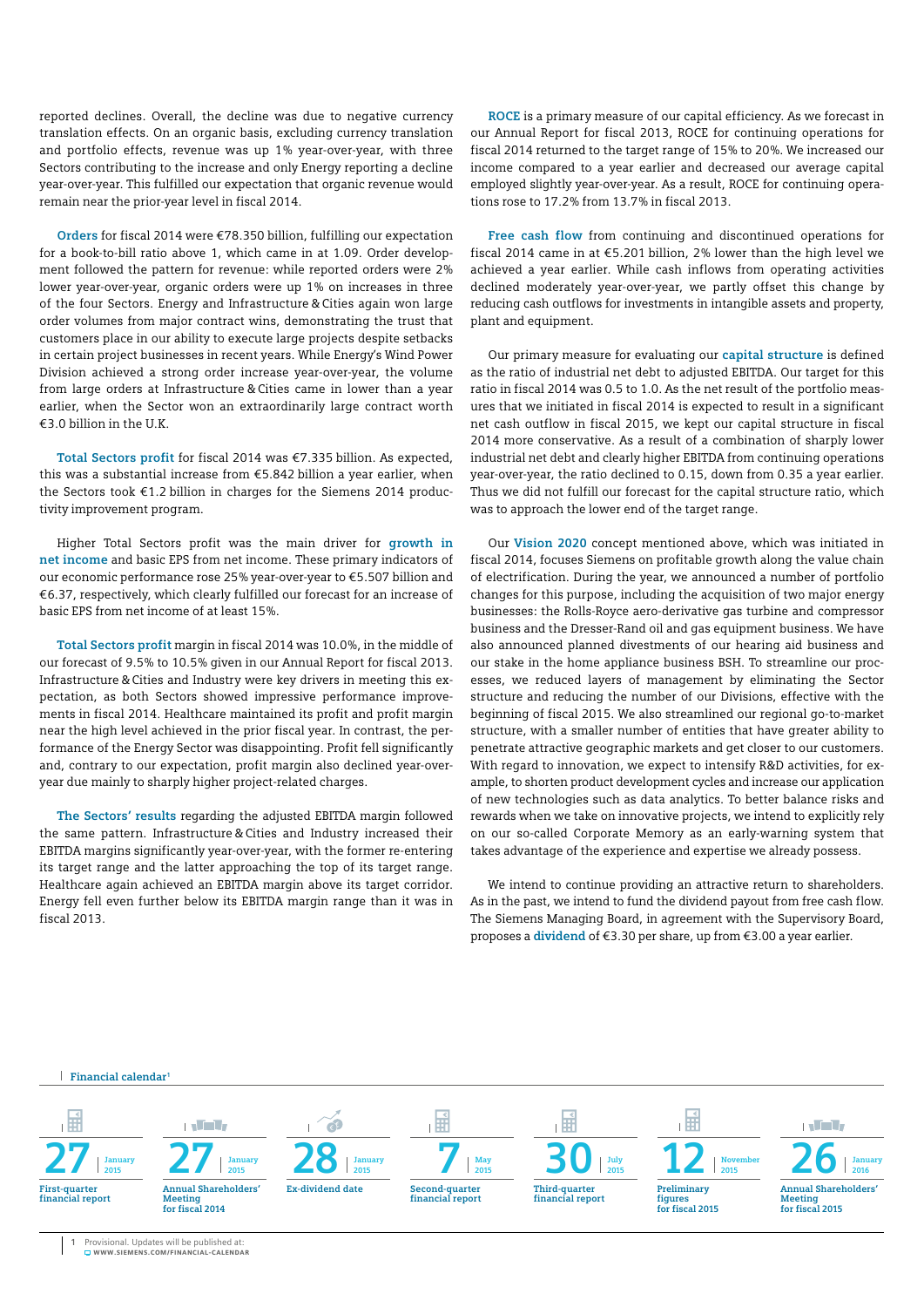# **Key figures fiscal 2014<sup>1</sup>**

#### **Volume**

|                              |                           |         |         |         | % Change                |
|------------------------------|---------------------------|---------|---------|---------|-------------------------|
|                              |                           | FY 2014 | FY 2013 | Actual  | Comparable <sup>2</sup> |
| <b>Continuing operations</b> |                           |         |         |         |                         |
| Orders                       | in millions of $\epsilon$ | 78,350  | 79,755  | $(2)\%$ | 1%                      |
| Revenue                      | in millions of $\epsilon$ | 71,920  | 73,445  | (2)%    | 1%                      |
|                              |                           |         |         |         |                         |

#### **Profitability and Capital efficiency**

|                                               |                           | FY 2014 | FY 2013 | % Change |
|-----------------------------------------------|---------------------------|---------|---------|----------|
| <b>Total Sectors</b>                          |                           |         |         |          |
| <b>Adjusted EBITDA</b>                        | in millions of $\epsilon$ | 9,103   | 8,131   | 12%      |
| <b>Total Sectors profit</b>                   | in millions of $\epsilon$ | 7,335   | 5,842   | 26%      |
| in % of revenue (Total Sectors)               | in $%$                    | 10.0    | 7.9     |          |
| <b>Continuing operations</b>                  |                           |         |         |          |
| <b>Adjusted EBITDA</b>                        | in millions of $\epsilon$ | 9,139   | 8,097   | 13%      |
| Income from continuing operations             | in millions of $\epsilon$ | 5,400   | 4,179   | 29%      |
| Basic earnings per share <sup>3</sup>         | in $\epsilon$             | 6.24    | 4.81    | 30%      |
| Return on capital employed (ROCE)             | in $%$                    | 17.2    | 13.7    |          |
| <b>Continuing and discontinued operations</b> |                           |         |         |          |
| Net income                                    | in millions of $\epsilon$ | 5,507   | 4,409   | 25%      |
| Basic earnings per share <sup>3</sup>         | in $\epsilon$             | 6.37    | 5.08    | 25%      |
| Return on capital employed (ROCE)             | in $%$                    | 17.3    | 13.5    |          |
|                                               |                           |         |         |          |

#### **Capital structure and Liquidity**

|                                                                  |                           | September 30, 2014 | September 30, 2013 |
|------------------------------------------------------------------|---------------------------|--------------------|--------------------|
| Cash and cash equivalents                                        | in millions of $\epsilon$ | 8,013              | 9,190              |
| Total equity (Shareholders of Siemens AG)                        | in millions of $\epsilon$ | 30,954             | 28,111             |
| Industrial net debt                                              | in millions of $\epsilon$ | 1,390              | 2,805              |
| Industrial net debt /<br>adjusted EBITDA (continuing operations) |                           | 0.15               | 0.35               |
|                                                                  |                           |                    |                    |
|                                                                  |                           | FY 2014            | FY 2013            |
| <b>Continuing operations</b>                                     |                           |                    |                    |
| Free cash flow                                                   | in millions of $\epsilon$ | 5,399              | 5,378              |
| <b>Continuing and discontinued operations</b>                    |                           |                    |                    |
| Free cash flow                                                   | in millions of $\epsilon$ | 5,201              | 5,328              |
|                                                                  |                           |                    |                    |

#### **Employees**

|                        |              | September 30, 2014       |                    | September 30, 2013       |                    |
|------------------------|--------------|--------------------------|--------------------|--------------------------|--------------------|
|                        |              | Continuing<br>operations | Total <sup>4</sup> | Continuing<br>operations | Total <sup>4</sup> |
| <b>Employees</b>       | in thousands | 343                      | 357                | 348                      | 367                |
| Germany                | in thousands | 115                      | 116                | 117                      | 119                |
| <b>Outside Germany</b> | in thousands | 229                      | 240                | 231                      | 248                |
|                        |              |                          |                    |                          |                    |

**1** October 1, 2013 – September 30, 2014.

weighted average shares outstanding (basic) (in thousands) amounted to 843,449 and 843,819 shares, respectively.

**2** Excluding currency translation and portfolio effects.

**3** Basic earnings per share – attributable to share-holders of Siemens AG. For fiscal 2014 and 2013

**4** Continuing and discontinued operations.